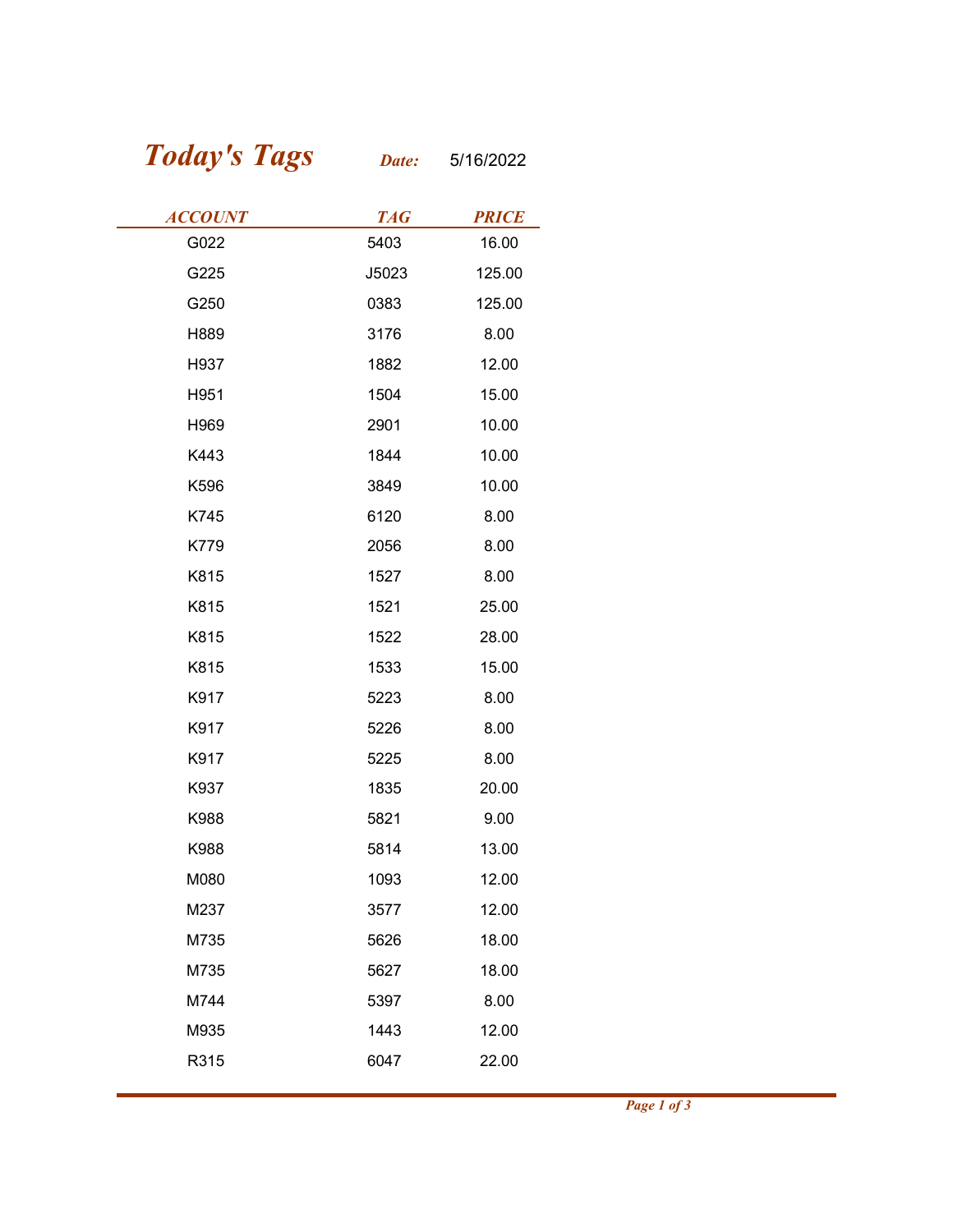| <b>ACCOUNT</b> | <b>TAG</b> | <b>PRICE</b> |
|----------------|------------|--------------|
| R315           | 2789       | 10.00        |
| R315           | 6046       | 22.00        |
| R489           | 5205       | 5.00         |
| R554           | 5684       | 8.00         |
| R554           | 5555       | 32.00        |
| R792           | 4583       | 14.00        |
| R792           | 0964       | 8.00         |
| R792           | 4545       | 28.00        |
| R792           | 4590       | 12.00        |
| R792           | J0070      | 16.00        |
| R792           | 4573       | 12.00        |
| R988           | 3867       | 8.00         |
| T237           | 7787       | 15.00        |
| T311           | 3072       | 14.00        |
| T317           | 2023       | 15.00        |
| T317           | J1005      | 12.00        |
| T372           | 2632       | 40.00        |
| T485           | 6159       | 12.00        |
| T506           | 5551       | 8.00         |
| T583           | 4379       | 10.00        |
| T583           | 4378       | 10.00        |
| T643           | 3795       | 15.00        |
| T643           | 3792       | 15.00        |
| T648           | 6025       | 8.00         |
| T648           | J2048      | 14.00        |
| T648           | J1117      | 12.00        |
| T660           | 2516       | 22.00        |
| T662           | 2668       | 8.00         |
| T663           | 3801       | 12.00        |
| T666           | 2002       | 8.00         |